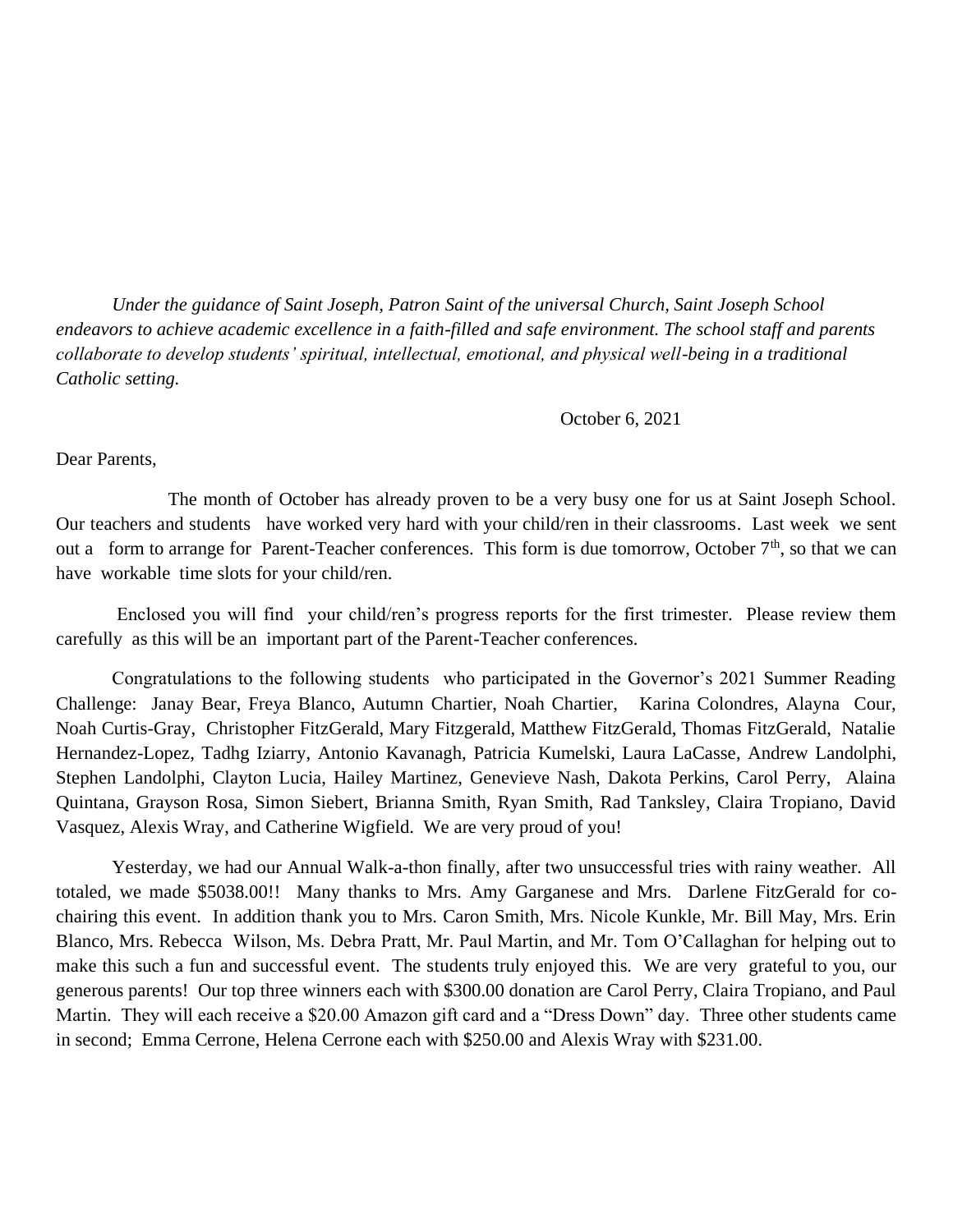This \$5038.00 will be added to our \$50,000.00 Matching Grant. To date, we now have a total of \$31,978.00!!!! So we are over halfway there thanks to so many generous donors.

Enclosed is a letter once again announcing our Annual Sport Stacking Tournament which will take place on Saturday, October 23rd, starting at 8:00 a.m. **We are in need of volunteers to help out with this event as well as requested items listed in the letter**. Please contact Mr. Costello or me if you are able to give some of your time.

On Saturday, October 23rd, we will have a Motorcycle Run starting at the Sprague Rod and Gun Club. Enclosed you will find a flyer in this Wednesday envelope. This is also displayed on our web site and facebook page. If you know of anyone interested, please pass on this fundraiser.

Also enclosed are the following:

- School picture forms for school pictures on Friday, October  $15<sup>th</sup>$ . Please make all checks to Starshine Photographics.
- A letter explaining our switch from ice cream to simple snacks
- **Lyman Orchard Pie and cookie order forms which are due on Monday, October 18 th**
- **Flyer advertising our Motorcycle Run**

## **LOOKING AHEAD**

| Thursday, October 7 <sup>th</sup>        | Parent-Teacher forms are due.                                                             |
|------------------------------------------|-------------------------------------------------------------------------------------------|
| Sunday, October 10 <sup>th</sup>         | Cross Country meet at Mohegan Park at 11:00 a.m.                                          |
| Monday, October 11 <sup>th</sup>         | <b>NO SCHOOL - COLUMBUS DAY</b>                                                           |
| Oct. 13 <sup>th</sup> & 14 <sup>th</sup> | Noon Dismissal. Daycare provided.<br>Parent-Teacher conferences starting at 12:15 p.m.    |
| Friday, October 15 <sup>th</sup>         | School Picture Day starting at 9:00 a.m.                                                  |
| Saturday, October 16 <sup>th</sup>       | Pumpkin Derby starting at 10:30 a.m.                                                      |
| Saturday, October 23rd                   | Sport Stacking Tournament starting at 8:00 a.m.<br>Motorcycle Run beginning at 10:00 a.m. |

God bless you and have a great week.

Sincerely in Jesus and Mary,

Sister Mary Patrick, SCMC Principal